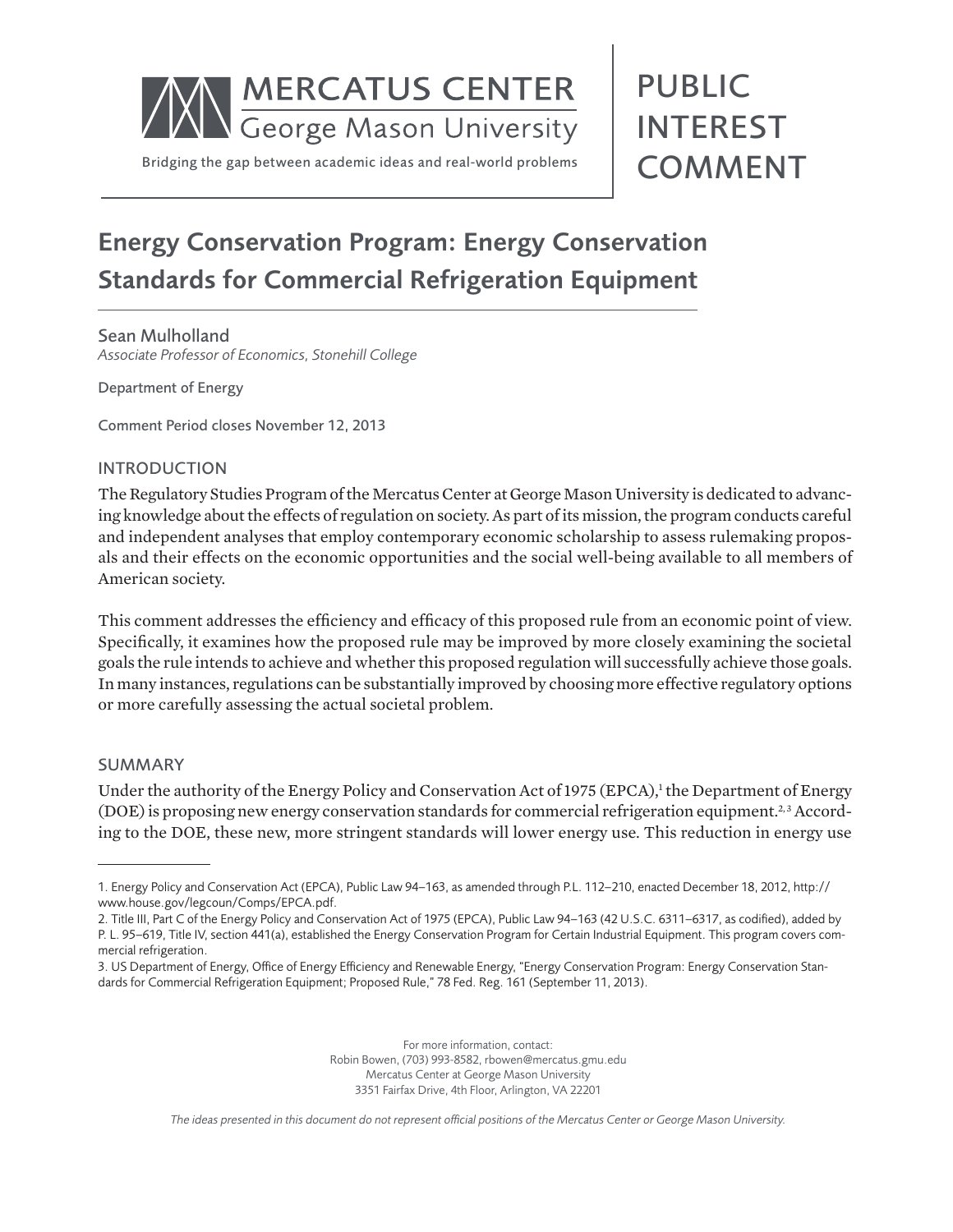will lower the costs of operating commercial refrigeration equipment and reduce the emissions of pollutants, such carbon dioxide, sulfur dioxide, and mercury, which are generated in the production of electricity.

Unfortunately, the DOE's use of the Capital Asset Pricing Model assumes that the risks and returns associated with refrigeration units is equal to the average risk and returns associated with all capital expenditures. The assumption that the refrigeration units are subject to the same average depreciation rate as other capital equipment results in the DOE underestimating the discount rate on refrigeration equipment and consequently overestimating the private expected benefits of this rule. This error drives the DOE's reasoning that purchasers of refrigeration equipment are behaving irrationally when in fact, their behavior is entirely rational. Correcting this measurement error has the potential to result in a net negative welfare effect on users of refrigeration equipment, because the estimated private benefits represent anywhere from 56 to 93 percent of the total benefits provided by the proposed rule.

It must also be noted that between 77 and 93 percent of the benefits from reductions in CO<sub>2</sub> emissions resulting from this regulation will be captured by foreigners, not by Americans. These numbers are derived from the interagency working group report that generated the original estimate for the social cost of carbon (SCC) in 2010.<sup>4</sup> While global benefits are useful general information, they should be excluded from the calculation of net benefits from the rule because these are not benefits to American taxpayers, whom the DOE is tasked to serve, in accordance with guidance from the Office of Budget and Management (OMB).<sup>5</sup> In addition, the DOE should refrain from using the most recent estimate of the SCC until such time as the public has had a chance to comment on the technical support document that generated this new number. Evidence suggests that the interagency working group that arrived at this number left out important evidence from recent academic literature.<sup>6</sup>

## RISK OF INVESTMENT IN REFRIGERTION UNITS

The TSD estimates that most of the regulatory options analyzed result in a net benefit for those operating the new, more stringent energy saving refrigeration equipment when compared to the typical equipment currently in use by grocery stores, convenience stores, restaurants, and other retail outlets.7 Although the upfront cost of purchasing and installing is greater, the resulting maintenance costs and energy usage are lower so that the payback period for most options ranges from about 6 months to three years. Thus, the new equipment results in a net present value savings for the end user over the 10–15 year lifetime of the equipment.

Yet, according to the DOE, grocery stores, convenience stores, restaurants, and other retail outlets are not using low-energy refrigeration equipment. If the users would be better off in net present value terms, as reported in the costs calculations, for the 10–15 years of expected service, why are consumers not purchasing and producers not selling the more efficient equipment and as a way for users to lower their future energy expenses?

The DOE claims that these more efficient units are not being purchased because consumers either lack the information, the ability to process the information, or face high transaction costs of gathering the informa-

<sup>4.</sup> Interagency Working Group on Social Cost of Carbon, "Technical Support Document, Social Cost of Carbon for Regulatory Impact Analysis under Executive Order 12866," February 2010.

<sup>5.</sup> See Office of Management and Budget, Circular A-4, "Regulatory Analysis" (September 17, 2003). "Your analysis should focus on benefits and costs that accrue to citizens and residents of the United States. Where you choose to evaluate a regulation that is likely to have effects beyond the borders of the United States, these effects should be reported separately."

<sup>6.</sup> See, for example, Patrick Michaels and Paul Knappenberger, Public Interest Comment on Energy Conservation Program for Consumer Pro¬ducts: Landmark Legal Foundation; Petition for Reconsideration, Cato Institute (September 13, 2013), http://object.cato.org/sites/cato.org /files/articles/michaels\_knappenberger\_cato\_comments.pdf.

<sup>7.</sup> US Department of Energy—Office of Energy Efficiency and Renewable Energy. Preliminary Technical Support Document (TSD): Energy Conservation Program for Certain Commercial and Industrial Equipment: Commercial Refrigeration Equipment (September 2013), http://www .regulations.gov/#!documentDetail;D=EERE-2010-BT-STD-0003-0051.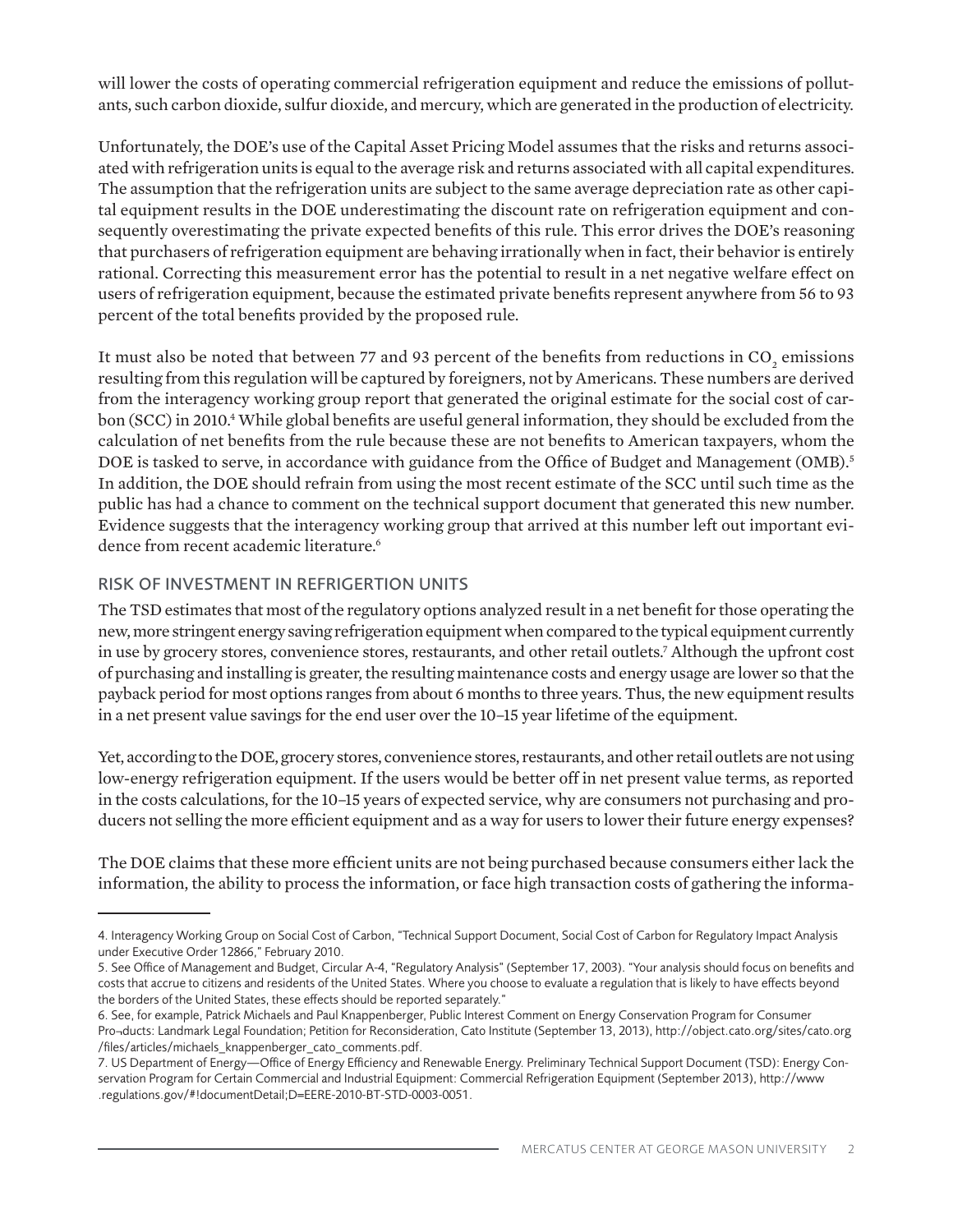tion. However, this gulf between the DOE's estimated benefits and the benefits estimated by firms producing and consuming refrigeration equipment may be the difference between the overall risk of operating an establishment and the risks associated with purchasing a refrigeration unit.

The DOE uses a Capital Asset Pricing Model (CAPM) to estimate the discount rate that should be used to determine the present value of future expenditures or revenue. "The cost of capital is commonly used to estimate the present value of cash flows to be derived from a typical company project or investment" (p. 8–29). CAPM is "among the most widely used models to estimate the cost of equity financing [and] assumes that the cost of equity is proportional to the amount of systemic risk associated with a company" (p. 8–29). However, CAPMs estimate the average overall return, including risk, of all capital used by the company. That is, the CAPM is a weighted average of "the cost to the company of equity and debt financing" and the expense associated with type of capital used in product. For instance, a restaurant will not only purchase various types of refrigeration units, but other items such as buildings, stoves, ovens, and the like. This estimated present value of cash flows is an average of the flows generated by all equipment used.

Thus, the CAPM return includes the risk associated a firm's failure, but it does not estimate the risk associated with any individual item used in by the firm, nor does it estimate the failure risk associated with a particular site of operation. One machine may have a high return, while another may not; one site may be more risky than others. If a firm or location fails, the lender will liquidate the assets to get back a portion of the loan amount due.

Some items, such as the building or ice machine, may maintain their value and result in little difference between the dollars generated in operation and its salvage value. But this does not appear to be the case for refrigeration units. The DOE interviewed a number of industry experts who "generally agreed that the salvage value of used [refrigeration] equipment was very low compared to the initial purchase price. This is due to both cosmetic concerns and the custom nature of much of the equipment. The difficulty in collecting used equipment of the same 'look' for planned display case line-ups in retail stores was cited as another reason for the low price of used equipment. A survey in the Pacific Northwest reported that for small, independent grocery stores (<20,000 square feet) and independently owned convenience stores, the fraction of owners who would consider purchase of refurbished equipment was 25 and 16 percent, respectively. For larger regional chains, this fraction was approximately 11 percent. None of the large grocery chains surveyed had plans to purchase refurbished equipment" (RIA 3-24).

This is not problematic if most firms/sites continue to operate throughout most of the expected life of the unit. However, a large percentage of firms providing perishable goods fails within the first few years of use. For example, according to Parsa et al. (2005), 26 percent of restaurants fail in their first year; by year three the rate of failure is just over 60 percent.<sup>8</sup> Because the payoff periods of a number of these refrigeration units occur in two to three years, it is *not* rational to purchase the more efficient unit if the firm is likely to fail before realizing a net benefit. In any case, if potential owners face such high rate of failure, the DOE must include salvage price of the specific type of capital being regulated.

Each type of capital has a unique depreciation rate. This unique depreciation rate is based on flow of future value generated by that particular piece of equipment. It can be found either through the revenue generated from operation multiplied by the expected probability of operation or the salvage market price multiplied by the probability of that the business fails. Although the DOE recognizes "the salvage value to the original purchaser is very low" elsewhere in the regulation, the DOE fails to acknowledge this fact when estimat-

<sup>8.</sup> Parsa, H. G., John T. Self, David Njite, and Tiffany King, "Why Restaurants Fail," *Cornell Hotel and Restaurant Administration Quarterly* 46, no. 3 (2005): 304–322.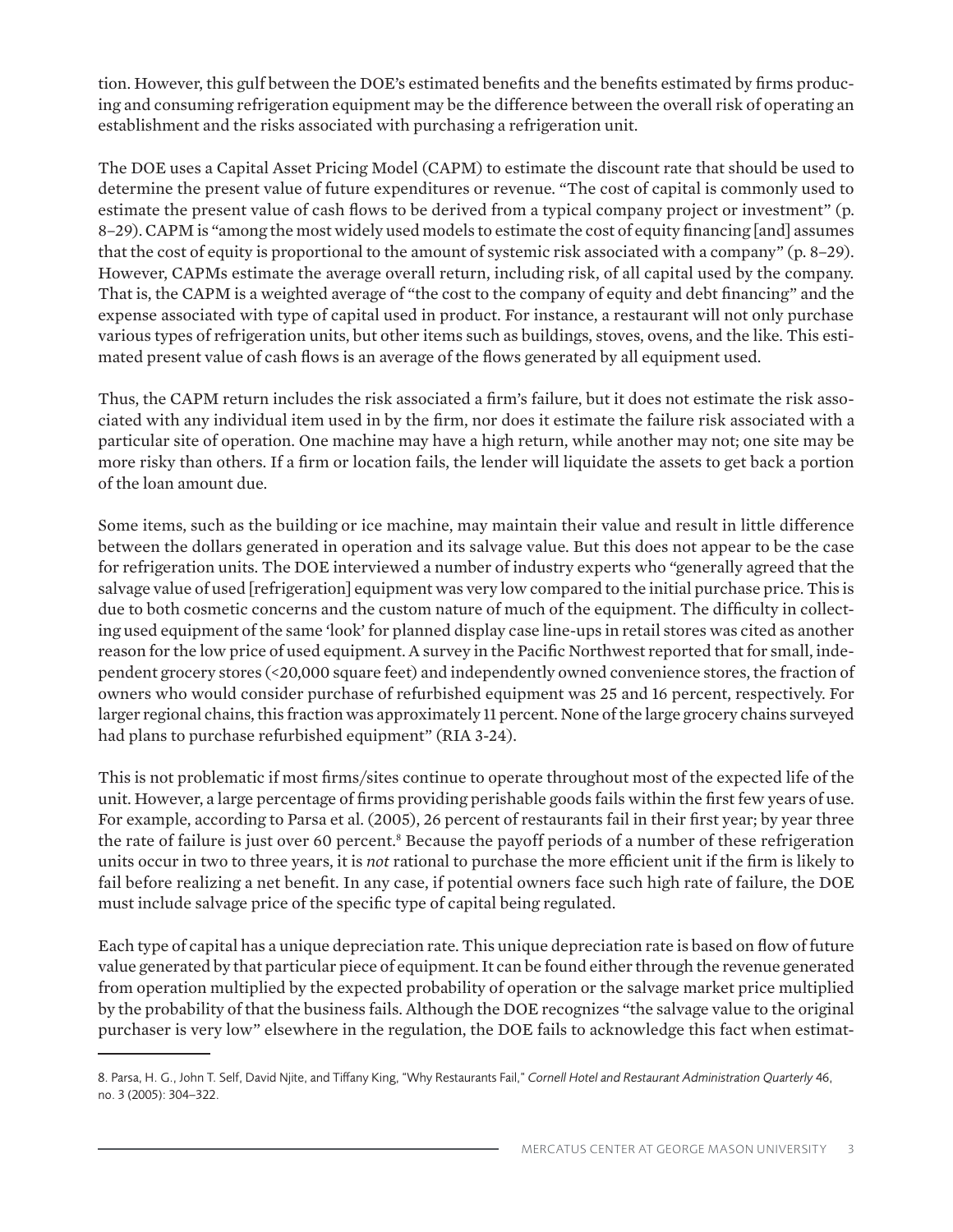ing the risk and returns (RIA 8-27). By assuming the depreciation rate associated with refrigeration units is equal to the average depreciation rate of all capital, the DOE likely underestimates the discount rate and therefore overestimates the private expected benefits of this rule.

The "DOE emphasizes . . . that Executive Order 13563 requires agencies to use the best available techniques to quantify anticipated present and future benefits and costs as accurately as possible" (p. 55982). Given this charge, the DOE could enhance its measure of benefits by estimating the depreciation rate associate with refrigeration units alone, instead of using an average across all capital.

## NATIONAL VERSUS GLOBAL EMISSIONS BENEFITS

Using the DOE's primary estimate of the SCC (\$40.8/ton), estimated total benefits from reductions in  $CO<sub>2</sub>$ emissions resulting from the halide lamp rule are \$75 million (2012\$). Given that the 2013 interagency working group that calculated the new SCC the DOE uses in this regulation did not take comments from the public, and that the DOE has been petitioned to reconsider a rule that incorporated the new SCC elsewhere, the DOE should continue to use the old SCC until such time as the public has had a chance to comment sufficiently on the methodology used in the interagency working group report and the report has been subjected to peer review.<sup>9, 10</sup> If the DOE had used the SCC from the 2010 interagency working group report on the SCC, the global benefits from CO<sub>2</sub> reductions would have been approximately \$48.5 million (2012\$) instead of \$75 million  $(2012\$ {5}).<sup>11</sup>

Although it is helpful to know the global effects of the proposed rule, OMB has requested that global benefits be excluded from the benefit-cost analysis.<sup>12</sup> The DOE is charged with serving the United States public, not with redistributing resources from the United States to other countries. While the recent Technical Support Document (TSD) updating the SCC recommends that agencies include global benefits in their analyses, that recommendation was made without taking comments from the public or submitting the report to outside peer review.

### **CONCLUSION**

The DOE has issued this regulation as a result of the authority granted to it by the Energy Policy and Conservation Act. According to EPCA statute, the DOE must consider to the greatest extent practicable both the "economic impact of the standard on manufacturers and consumers of the equipment subject to the standard" and the "savings in operating costs throughout the estimated average life of the covered equipment in the type (or class) compared to any increase in the price, initial charges, or maintenance expenses for the covered equipment that are likely to result from the imposition of the standard." Unfortunately, the DOE has failed to properly estimate the economic impact on the consumers of the equipment. The DOE would be well advised to present a more realistic net benefit calculation, one that includes the specific risks associated with purchasing more efficient refrigeration equipment, before making any recommendation. By

<sup>9.</sup> Interagency Working Group on Social Cost of Carbon, "Technical Support Document: Technical Update of the Social Cost of Carbon for Regulatory Impact Analysis Under Executive Order 12866" (May 2013). US Department of Energy, Office of Energy Efficiency and Renewable Energy. 10. US Department of Energy, Office of Energy Efficiency and Renewable Energy, "Energy Conservation Program for Consumer Products: Landmark Legal Foundation; Petition for Reconsideration," 78 Fed. Reg. 159 (August 16, 2013).

<sup>11.</sup> The 2010 interagency working group report estimated the 2015 SCC at \$23.8/ton (2007\$). Adjusting for inflation gives a 2015 SCC of \$26.35/ton (2012\$). The ratio of this latter number to the SCC used in the DOE's analysis of \$40.8/ton, multiplied by the global benefits from reductions in CO<sub>2</sub>, gives the estimate of \$48.5 million stated above. For more information, see James Broughel, Public Interest Comment, Department of Energy, Energy Conservation Program: Energy Conservation Standards for Metal Halide Lamp Fixtures, Mercatus Center at George Mason University, Arlington, VA, October 2013. http://mercatus.org/sites/default/files/Public-Interest-Comment-Energy-Conservation -Standards-for-Metal-Halide-Lamp-Fixtures.pdf.

<sup>12.</sup> See Office of Management and Budget, Circular A-4, "Regulatory Analysis" (September 17, 2003). "Your analysis should focus on benefits and costs that accrue to citizens and residents of the United States. Where you choose to evaluate a regulation that is likely to have effects beyond the borders of the United States, these effects should be reported separately."